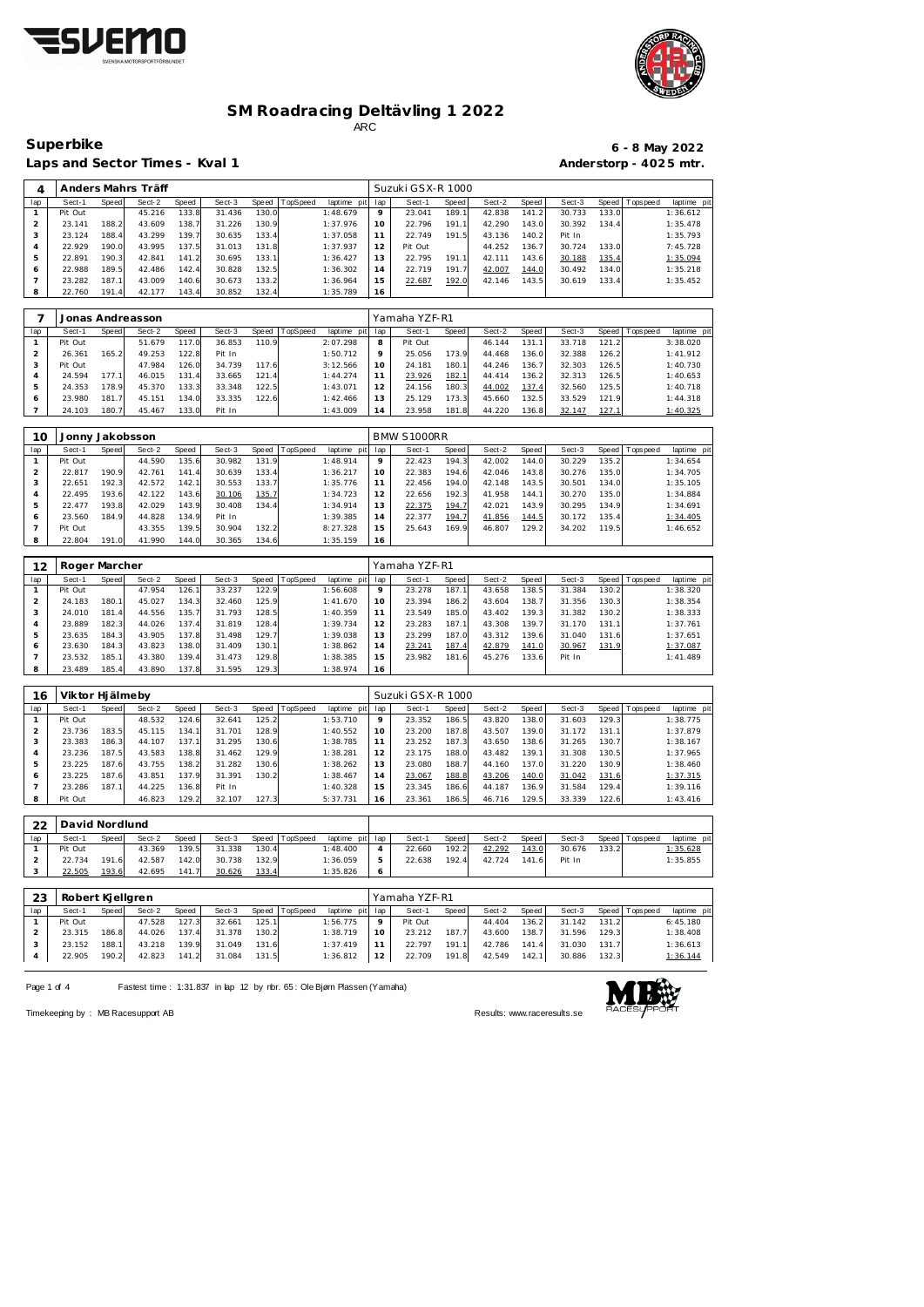



| Superbike                      | 6 - 8 May 2022         |
|--------------------------------|------------------------|
| Laps and Sector Times - Kyal 1 | Anderstorp - 4025 mtr. |

|       | Laps and Sector Times - Kval 1 |       |                                 |       |              |       |                                                      |    |        |       |              |       |        |       | Anderstorp - 4025 mtr. |
|-------|--------------------------------|-------|---------------------------------|-------|--------------|-------|------------------------------------------------------|----|--------|-------|--------------|-------|--------|-------|------------------------|
| $5 -$ | 22.776                         |       | 191.3 42.548 142.1 30.911 132.2 |       |              |       | $1:36.235$ 13 22.769 191.3 42.782 141.4 30.825 132.6 |    |        |       |              |       |        |       | 1:36.376               |
|       | 22.688                         | 192.0 | 42.667                          |       | 141.7 31.020 | 131.7 | 1:36.375                                             | 14 | 22.905 | 190.2 | 42.303       | 143.0 | 31.048 | 131.6 | 1:36.256               |
|       | 22.769                         | 191.3 | 42.675 141.7                    |       | 30.988       | 131.9 | $1:36.432$ 15                                        |    | 23.071 | 188.8 | 43.395 139.4 |       | 30.983 | 131.9 | 1:37.449               |
|       | 23.229                         | 187.5 | 44.154                          | 137.0 | Pit In       |       | 1:36.389                                             | 16 |        |       |              |       |        |       |                        |

| 24  | Joakim Linhardt |       |        |       |        |       |          |             |     | Yamaha YZF-R1 |       |        |        |        |       |                 |             |
|-----|-----------------|-------|--------|-------|--------|-------|----------|-------------|-----|---------------|-------|--------|--------|--------|-------|-----------------|-------------|
| lap | Sect-1          | Speed | Sect-2 | Speed | Sect-3 | Speed | TopSpeed | laptime pit | lap | Sect-1        | Speed | Sect-2 | Speed  | Sect-3 |       | Speed Tops peed | laptime pit |
|     | Pit Out         |       | 44.237 | 136.7 | 31.180 | 131.0 |          | 1:45.369    |     | Pit Out       |       | 43.474 | 139.11 | 30.628 | 133.4 |                 | 10:50.094   |
|     | 22.740          | 191.6 | 43.018 | 140.6 | 30.647 | 133.3 |          | 1:36.405    | 8   | 22.524        | 193.4 | 42.080 | 143.7  | 30.656 | 133.3 |                 | 1:35.260    |
| -3  | 22.623          | 192.5 | 42.274 | 143.1 | 30.527 | 133.8 |          | 1:35.424    | Q   | 22.661        | 192.2 | 41.663 | 145.2  | 30.402 | 134.4 |                 | 1:34.726    |
|     | 22.834          | 190.8 | 42.489 | 142.3 | 30.803 | 132.6 |          | 1:36.126    | 10  | 22.485        | 193.7 | 41.650 | 145.2  | 30.359 | 134.6 |                 | 1:34.494    |
|     | 22.685          | 192.0 | 42.344 | 142.8 | 30.824 | 132.6 |          | 1:35.853    |     | 22.768        | 191.3 | 44.915 | 134.7  | Pit In |       |                 | 1:38.156    |
|     | 22.908          | 190.2 | 43.541 | 138.9 | Pit In |       |          | 1:37.716    | 12  |               |       |        |        |        |       |                 |             |

| 25  |         | ony Wilsson |        |            |        |       |                 |                 |    | Yamaha YZF-R1 |       |        |       |        |       |           |             |
|-----|---------|-------------|--------|------------|--------|-------|-----------------|-----------------|----|---------------|-------|--------|-------|--------|-------|-----------|-------------|
| lap | Sect-1  | Speed       | Sect-2 | Speed      | Sect-3 | Speed | <b>TopSpeed</b> | laptime pit lap |    | Sect-1        | Speed | Sect-2 | Speed | Sect-3 | Speed | Tops peed | laptime pit |
|     | Pit Out |             | 45.883 | 131<br>-81 | 31.700 | 128.9 |                 | 1:50.754        | 8  | 22.929        | 190.0 | 43.454 | 139.2 | 30.991 | 131.8 |           | 1:37.374    |
|     | 23.147  | 188.2       | 43.675 | 138.5      | 31.282 | 130.6 |                 | 1:38.104        | Q  | 22.766        | 191.3 | 43.028 | 140.6 | 31.455 | 129.9 |           | 1:37.249    |
|     | 22.827  | 190.8       | 43.818 | 138.0      | 31.396 | 130.1 |                 | 1:38.041        | 10 | 23.054        | 188.9 | 43.280 | 139.7 | 31.016 | 131.7 |           | 1:37.350    |
| 4   | 23.262  | 187.3       | 43.525 | 139.0      | 31.338 | 130.4 |                 | 1:38.125        |    | 22.879        | 190.4 | 43.145 | 140.2 | 31.182 | 131.0 |           | 1:37.206    |
| 5   | 22.878  | 190.4       | 43.712 | 138.4      | 31.653 | 129.1 |                 | 1:38.243        | 12 | 22.923        | 190.0 | 43.278 | 139.7 | 31.105 | 131.4 |           | 1:37.306    |
| 6   | 22.914  | 190.11      | 43.001 | 140.6      | 30.895 | 132.3 |                 | 1:36.810        | 13 | 22.978        | 189.6 | 42.852 | 141.  | 31.156 | 131.1 |           | 1:36.986    |
|     | 22.947  | 189.8       | 43.283 | 139.7      | 31.013 | 131.8 |                 | 1:37.243        | 14 | 22.759        | 191.4 | 43.531 | 138.9 | Pit In |       |           | 1:38.065    |

| 55  | Anders Petio Lilia |              |        |       |        |       |                |                 |    | Suzuki GSX-R 1000 |       |        |       |        |       |                 |             |
|-----|--------------------|--------------|--------|-------|--------|-------|----------------|-----------------|----|-------------------|-------|--------|-------|--------|-------|-----------------|-------------|
| lap | Sect-1             | <b>Speed</b> | Sect-2 | Speed | Sect-3 |       | Speed TopSpeed | laptime pit lap |    | Sect-1            | Speed | Sect-2 | Speed | Sect-3 |       | Speed Tops peed | laptime pit |
|     | Pit Out            |              | 45.073 | 134.2 | 31.597 | 129.3 |                | 1:48.109        |    | Pit Out           |       | 42.831 | 141.2 | 30.565 | 133.7 |                 | 7:29.404    |
|     | 22.957             | 189.7        | 42.871 | 141.1 | 30.843 | 132.5 |                | 1:36.671        |    | 22.663            | 192.2 | 42.056 | 143.8 | 31.277 | 130.6 |                 | 1:35.996    |
|     | 22.914             | 190.1        | 42.449 | 142.5 | 30.550 | 133.7 |                | 1:35.913        |    | 22.789            | 191.1 | 42.272 | 143.1 | 30.825 | 132.6 |                 | 1:35.886    |
|     | 22.756             | 191.4        | 42.500 | 142.3 | 30.893 | 132.3 |                | 1:36.149        |    | 24.823            | 175.5 | 46.822 | 129.2 | Pit In |       |                 | 1:43.508    |
|     | 23.984             | 181.6        | 44.030 | 137.4 | Pit In |       |                | 1:37.026        | 10 |                   |       |        |       |        |       |                 |             |

| 64      |         |       | Rasmus Lindström |       |        |       |          |                |     | Yamaha YZF-R1 |              |        |       |        |       |                 |             |
|---------|---------|-------|------------------|-------|--------|-------|----------|----------------|-----|---------------|--------------|--------|-------|--------|-------|-----------------|-------------|
| lap     | Sect-1  | Speed | Sect-2           | Speed | Sect-3 | Speed | TopSpeed | laptime<br>pit | lap | Sect-1        | <b>Speed</b> | Sect-2 | Speed | Sect-3 |       | Speed Tops peed | laptime pit |
|         | Pit Out |       | 50.338           | 120.1 | 34.703 | 117.7 |          | 2:06.044       | 10  | Pit Out       |              | 44.712 | 135.3 | 32.239 | 126.7 |                 | 3:03.614    |
| ∠       | 24.905  | 174.9 | 47.067           | 128.5 | 33.210 | 123.0 |          | 1:45.182       | 11  | 23.468        | 185.6        | 44.300 | 136.5 | 31.669 | 129.0 |                 | 1:39.437    |
| 3       | 24.045  | 181.2 | 45.523           | 132.9 | 32.973 | 123.9 |          | 1:42.541       | 12  | 23.439        | 185.8        | 43.740 | 138.3 | 31.561 | 129.5 |                 | 1:38.740    |
|         | 23.977  | 181.7 | 44.945           | 134.6 | 32.396 | 126.1 |          | 1:41.318       | 13  | 23.178        | 187.9        | 43.716 | 138.3 | 31.661 | 129.1 |                 | 1:38.555    |
|         | 23.644  | 184.2 | 44.251           | 136.7 | 32.203 | 126.9 |          | 1:40.098       | 14  | 23.210        | 187.7        | 43.557 | 138.9 | 31.456 | 129.9 |                 | 1:38.223    |
| 6       | 23.323  | 186.8 | 44.069           | 137.2 | 31.887 | 128.1 |          | 1:39.279       | 15  | 23.166        | 188.0        | 43.184 | 140.1 | 31.710 | 128.9 |                 | 1:38.060    |
|         | 23.154  | 188.1 | 43.720           | 138.3 | 31.568 | 129.4 |          | 1:38.442       | 16  | 23.301        | 186.9        | 43.804 | 138.1 | 32.124 | 127.2 |                 | 1:39.229    |
| 8       | 23.241  | 187.4 | 43.949           | 137.6 | 32.036 | 127.5 |          | 1:39.226       |     | 23.222        | 187.6        | 43.317 | 139.6 | Pit In |       |                 | 1:37.606    |
| $\circ$ | 23.436  | 185.9 | 44.359           | 136.3 | Pit In |       |          | 1:38.239       | 18  |               |              |        |       |        |       |                 |             |

| 65  |         |       | Ole Bjørn Plassen |       |        |       |                |             |     | Yamaha YZF-R1 |       |        |       |        |       |            |             |
|-----|---------|-------|-------------------|-------|--------|-------|----------------|-------------|-----|---------------|-------|--------|-------|--------|-------|------------|-------------|
| lap | Sect-1  | Speed | Sect-2            | Speed | Sect-3 |       | Speed TopSpeed | laptime pit | lap | Sect-1        | Speed | Sect-2 | Speed | Sect-3 | Speed | Tops pee d | laptime pit |
|     | Pit Out |       | 43.471            | 139.1 | 29.995 | 136.2 |                | 1:47.059    | 8   | 22.409        | 194.4 | 41.477 | 145.8 | 29.726 | 137.5 |            | 1:33.612    |
|     | 22.026  | 197.8 | 41.299            | 146.4 | 29.533 | 138.4 |                | 1:32.858    | 9   | 22.088        | 197.2 | 41.291 | 146.5 | 29.753 | 137.3 |            | 1:33.132    |
|     | 22.133  | 196.8 | 41.051            | 147.3 | 29.651 | 137.8 |                | 1:32.835    | 10  | 22.823        | 190.9 | 42.202 | 143.3 | Pit In |       |            | 1:34.338    |
|     | 22.122  | 196.9 | 41.046            | 147.3 | 29.455 | 138.7 |                | 1:32.623    | 11  | Pit Out       |       | 50.325 | 120.2 | 29.325 | 139.3 |            | 9:38.321    |
|     | 22.016  | 197.9 | 40.833            | 148.1 | 30.071 | 135.9 |                | 1:32.920    | 12  | 21.691        | 200.8 | 40.689 | 148.6 | 29.457 | 138.7 |            | 1:31.837    |
|     | 22.041  | 197.6 | 41.016            | 147.5 | 29.607 | 138.0 |                | 1:32.664    | 13  | 21.912        | 198.8 | 40.623 | 148.9 | 29.503 | 138.5 |            | 1:32.038    |
|     | 21.970  | 198.3 | 41.118            | 147.1 | 29.476 | 138.6 |                | 1:32.564    | 14  |               |       |        |       |        |       |            |             |

| 66            |         |       | Jonathan Lykke Nessiøen |       |        |       |                 |             |         | Yamaha YZF-R1 |       |        |       |        |       |                 |             |
|---------------|---------|-------|-------------------------|-------|--------|-------|-----------------|-------------|---------|---------------|-------|--------|-------|--------|-------|-----------------|-------------|
| lap           | Sect-1  | Speed | Sect-2                  | Speed | Sect-3 | Speed | <b>TopSpeed</b> | laptime pit | lap     | Sect-1        | Speed | Sect-2 | Speed | Sect-3 |       | Speed Tops peed | laptime pit |
|               | Pit Out |       | 45.799                  | 132.1 | 30.898 | 132.2 |                 | 1:59.026    |         | 22.274        | 195.6 | 41.413 | 146.0 | 29.867 | 136.8 |                 | 1:33.554    |
|               | 22.273  | 195.6 | 41.836                  | 144.6 | 30.099 | 135.8 |                 | 1:34.208    | 8       | 23.548        | 185.0 | 44.049 | 137.3 | Pit In |       |                 | 1:36.835    |
|               | 22.277  | 195.5 | 41.344                  | 146.3 | 29.933 | 136.5 |                 | 1:33.554    | $\circ$ | Pit Out       |       | 43.163 | 140.1 | 30.617 | 133.5 |                 | 6:31.558    |
|               | 22.476  | 193.8 | 42.283                  | 143.0 | Pit In |       |                 | 1:33.271    |         | 22.354        | 194.9 | 41.497 | 145.7 | 32.187 | 126.9 |                 | 1:36.038    |
| $\mathcal{P}$ | Pit Out |       | 42.467                  | 142.4 | 30.201 | 135.3 |                 | 9:09.920    |         | 23.766        | 183.3 | 46.177 | 131.0 | 33.204 | 123.1 |                 | 1:43.147    |
| 6             | 22.219  | 196.0 | 41.691                  | 145.1 | 30.006 | 136.2 |                 | 1:33.916    | 12      |               |       |        |       |        |       |                 |             |

Page 2 of 4 Fastest time : 1:31.837 in lap 12 by rbr. 65 : Ole Bjørn Plassen (Yamaha)

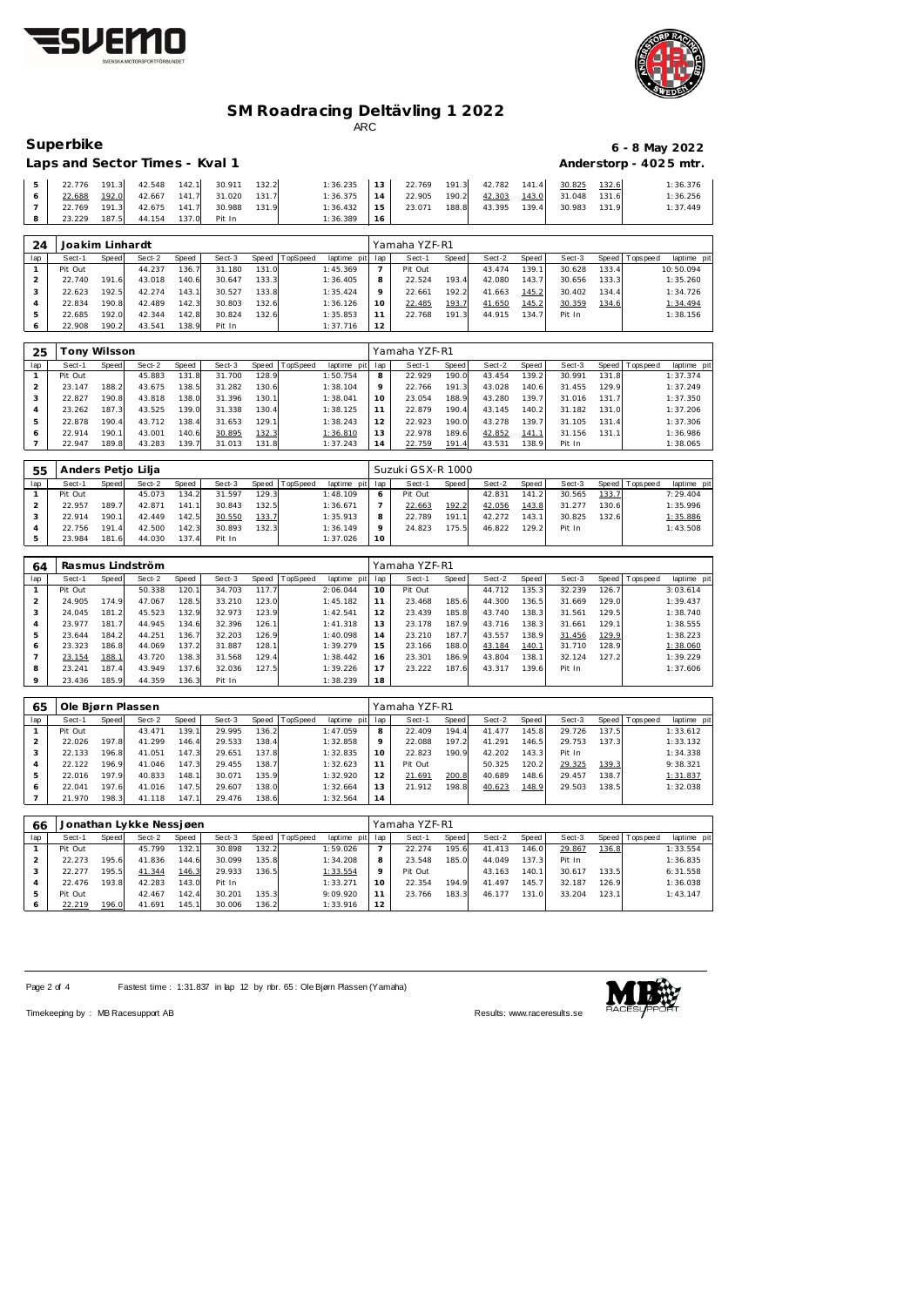



 $\overline{\phantom{a}}$ 

 $\blacksquare$ 

Laps and Sector Times - Kval 1 **Anderstorp - 4025 mtr.** 

23.101 188.6 43.261 139.8 Pit In 1:36.014 **14**

# **Superbike 6 - 8 May 2022**

| 69             |                |       | Joachim Andersson |       |        |       |          |             |                | Suzuki GSX-R 1000 |       |        |       |        |       |             |             |
|----------------|----------------|-------|-------------------|-------|--------|-------|----------|-------------|----------------|-------------------|-------|--------|-------|--------|-------|-------------|-------------|
| lap            | Sect-1         | Speed | Sect-2            | Speed | Sect-3 | Speed | TopSpeed | laptime pit | lap            | Sect-1            | Speed | Sect-2 | Speed | Sect-3 | Speed | Tops pee d  | laptime pit |
| 1              | Pit Out        |       | 45.791            | 132.1 | 31.365 | 130.3 |          | 1:48.516    | $\overline{7}$ | 22.685            | 192.0 | 42.182 | 143.4 | 30.300 | 134.9 |             | 1:35.167    |
| 2              | 23.151         | 188.2 | 43.386            | 139.4 | 31.002 | 131.8 |          | 1:37.539    | 8              | 22.766            | 191.3 | 43.711 | 138.4 | Pit In |       |             | 1:37.435    |
| 3              | 23.007         | 189.3 | 43.463            | 139.2 | 31.060 | 131.6 |          | 1:37.530    | $\mathsf{Q}$   | Pit Out           |       | 44.178 | 136.9 | 31.407 | 130.1 |             | 10:10.090   |
| $\overline{4}$ | 22.831         | 190.8 | 43.216            | 139.9 | 30.673 | 133.2 |          | 1:36.720    | 10             | 23.023            | 189.2 | 42.694 | 141.7 | 30.638 | 133.4 |             | 1:36.355    |
| 5              | 22.641         | 192.4 | 42.324            | 142.9 | 30.587 | 133.6 |          | 1:35.552    | 11             | 22.727            | 191.7 | 42.752 | 141.5 | Pit In |       |             | 1:39.116    |
| 6              | 22.617         | 192.6 | 42.600            | 142.0 | 30.572 | 133.7 |          | 1:35.789    | 12             |                   |       |        |       |        |       |             |             |
|                |                |       |                   |       |        |       |          |             |                |                   |       |        |       |        |       |             |             |
| 77             | Jimmy Gällros  |       |                   |       |        |       |          |             |                | BMW S1000RR       |       |        |       |        |       |             |             |
| lap            | Sect-1         | Speed | Sect-2            | Speed | Sect-3 | Speed | TopSpeed | laptime pit | lap            | Sect-1            | Speed | Sect-2 | Speed | Sect-3 | Speed | T ops pee d | laptime pit |
|                | Pit Out        |       | 45.111            | 134.1 | 31.238 | 130.8 |          | 1:53.245    | 5              | 22.393            | 194.5 | 46.451 | 130.2 | 30.887 | 132.3 |             | 1:39.731    |
| 2              | 22.380         | 194.6 | 41.809            | 144.7 | 30.251 | 135.1 |          | 1:34.440    | 6              | 22.137            | 196.8 | 41.133 | 147.0 | 29.744 | 137.4 |             | 1:33.014    |
| 3              | 22.213         | 196.1 | 41.812            | 144.6 | 29.992 | 136.2 |          | 1:34.017    |                | 22.021            | 197.8 | 40.968 | 147.6 | 29.742 | 137.4 |             | 1:32.731    |
| 4              | 22.212         | 196.1 | 45.626            | 132.6 | 31.833 | 128.4 |          | 1:39.671    | 8              | 23.587            | 184.7 | 43.619 | 138.7 | Pit In |       |             | 1:34.721    |
|                |                |       |                   |       |        |       |          |             |                |                   |       |        |       |        |       |             |             |
| 90             | Jimmy Palander |       |                   |       |        |       |          |             |                | Honda CBR 1000RR  |       |        |       |        |       |             |             |
| lap            | Sect-1         | Speed | Sect-2            | Speed | Sect-3 | Speed | TopSpeed | laptime pit | lap            | Sect-1            | Speed | Sect-2 | Speed | Sect-3 | Speed | Tops peed   | laptime pit |
| 1              | Pit Out        |       | 45.071            | 134.2 | 31.707 | 128.9 |          | 1:56.560    | 8              | Pit Out           |       | 46.105 | 131.2 | 31.784 | 128.6 |             | 9:59.749    |
| 2              | 23.244         | 187.4 | 43.128            | 140.2 | 31.515 | 129.7 |          | 1:37.887    | 9              | 23.378            | 186.3 | 43.532 | 138.9 | 31.085 | 131.4 |             | 1:37.995    |
| 3              | 22.965         | 189.7 | 42.633            | 141.9 | 30.750 | 132.9 |          | 1:36.348    | 10             | 22.931            | 190.0 | 42.423 | 142.6 | 30.646 | 133.3 |             | 1:36.000    |
| 4              | 22.809         | 191.0 | 42.156            | 143.5 | 30.817 | 132.6 |          | 1:35.782    | 11             | 22.658            | 192.2 | 41.930 | 144.2 | 30.494 | 134.0 |             | 1:35.082    |
| 5              | 22.877         | 190.4 | 42.488            | 142.3 | 30.732 | 133.0 |          | 1:36.097    | 12             | 22.733            | 191.6 | 42.547 | 142.1 | 30.458 | 134.2 |             | 1:35.738    |
| 6              | 22.842         | 190.7 | 42.422            | 142.6 | 31.454 | 129.9 |          | 1:36.718    | 13             | 23.153            | 188.1 | 44.129 | 137.1 | 32.050 | 127.5 |             | 1:39.332    |

| Q1      | Fredrik Eriksson |              |        |               |        |       |                 |                |     | BMW S1000RR |       |        |       |        |       |           |             |
|---------|------------------|--------------|--------|---------------|--------|-------|-----------------|----------------|-----|-------------|-------|--------|-------|--------|-------|-----------|-------------|
| lap     | Sect-1           | <b>Speed</b> | Sect-2 | Speed         | Sect-3 | Speed | <b>TopSpeed</b> | laptime<br>pit | lap | Sect-1      | Speed | Sect-2 | Speed | Sect-3 | Speed | Tops peed | laptime pit |
|         | Pit Out          |              | 44.435 | 136.1         | 30.729 | 133.0 |                 | 1:47.985       |     | 22.676      | 192.1 | 44.624 | 135.5 | Pit In |       |           | 1:38.355    |
|         | 22.310           | 195.2        | 41.919 | 144.3         | 30.090 | 135.8 |                 | 1:34.319       | 8   | Pit Out     |       | 43.987 | 137.5 | 30.831 | 132.5 |           | 10:02.266   |
|         | 22.176           | 196.4        | 41.682 | 145.1         | 30.116 | 135.7 |                 | 1:33.974       |     | 22.035      | 197.7 | 41.426 | 146.0 | 30.008 | 136.2 |           | 1:33.469    |
|         | 23.005           | 189.4        | 42.616 | 141.9         | 30.910 | 132.2 |                 | 1:36.531       | 10  | 34.369      | 126.7 | 42.743 | 141.5 | 30.126 | 135.6 |           | 1:47.238    |
| ь       | 27.122           | 160.6        | 57.163 | 105.8         | 30.876 | 132.3 |                 | 1:55.161       |     | 22.092      | 197.2 | 47.939 | 126.2 | 30.567 | 133.7 |           | 1:40.598    |
| $\circ$ | 21.990           | 198.1        | 41.384 | <u> 146.1</u> | 29.787 | 137.2 |                 | 1:33.161       | 12  | 22.158      | 196.6 | 46.357 | 130.5 | 31.579 | 129.4 |           | 1:40.094    |

<u>i l</u>

| 93  | Fredrik Ommedal |       |        |       |        |               |          |             |     | Yamaha YZF-R1 |       |        |        |        |       |                                  |  |
|-----|-----------------|-------|--------|-------|--------|---------------|----------|-------------|-----|---------------|-------|--------|--------|--------|-------|----------------------------------|--|
| lap | Sect-1          | Speed | Sect-2 | Speed | Sect-3 | Speed         | TopSpeed | laptime pit | lap | Sect-1        | Speed | Sect-2 | Speed  | Sect-3 |       | Speed   Tops peed<br>laptime pit |  |
|     | Pit Out         |       | 45.713 | 132.3 | 32.054 | 127.5         |          | 1:50.434    | 8   | Pit Out       |       | 44.618 | 135.61 | 31.723 | 128.8 | 10:01.596                        |  |
|     | 23.009          | 189.3 | 43.430 | 139.3 | 31.885 | 128.1         |          | 1:38.324    | Q   | 23.003        | 189.4 | 42.941 | 140.8  | 31.517 | 129.6 | 1:37.461                         |  |
| З   | 23.008          | 189.3 | 43.213 | 140.0 | 31.440 | 130.0         |          | 1:37.661    | 10  | 23.120        | 188.4 | 43.266 | 139.8  | 31.776 | 128.6 | 1:38.162                         |  |
|     | 22.891          | 190.3 | 43.244 | 139.9 | 31.265 | <u> 130.7</u> |          | 1:37.400    | 11  | 22.930        | 190.0 | 42.741 | 141.5  | 31.529 | 129.6 | 1:37.200                         |  |
| 5   | 23.014          | 189.3 | 43.224 | 139.9 | 31.352 | 130.3         |          | 1:37.590    | 12  | 22.770        | 191.3 | 43.151 | 140.2  | 31.457 | 129.9 | 1:37.378                         |  |
| 6   | 22.913          | 190.1 | 43.127 | 140.2 | 31.659 | 129.1         |          | 1:37.699    | 13  | 22.888        | 190.3 | 43.005 | 140.6  | 31.533 | 129.6 | 1:37.426                         |  |
|     | 23.202          | 187.7 | 43.975 | 137.5 | Pit In |               |          | 1:36.450    | 14  |               |       |        |        |        |       |                                  |  |

| 116 |         |       | Carl-Johan Stigefelt |       |        |       |          |                 |         | Honda CBR 1000RR |         |                |       |        |       |                 |             |
|-----|---------|-------|----------------------|-------|--------|-------|----------|-----------------|---------|------------------|---------|----------------|-------|--------|-------|-----------------|-------------|
| lap | Sect-1  | Speed | Sect-2               | Speed | Sect-3 | Speed | TopSpeed | laptime pit lap |         | Sect-1           | Speed I | Sect-2         | Speed | Sect-3 |       | Speed Tops peed | laptime pit |
|     | Pit Out |       | 45.690               | 132.4 | 32.420 | 126.0 |          | 1:50.966        | 8       | 22.617           | 192.6   | 43.631         | 138.6 | 31.477 | 129.8 |                 | 1:37.725    |
|     | 23.021  | 189.2 | 43.678               | 138.5 | 31.536 | 129.6 |          | 1:38.235        | $\circ$ | 22.878           | 190.4   | 45.694         | 132.4 | Pit In |       |                 | 1:40.000    |
|     | 22.716  | 191.8 | 43.279               | 139.7 | 31.590 | 129.3 |          | 1:37.585        | 10      | Pit Out          |         | 44.771         | 135.1 | 31.835 | 128.3 |                 | 8:29.711    |
|     | 22.772  | 191.3 | 43.559               | 138.8 | 31.418 | 130.1 |          | 1:37.749        |         | 22.995           | 189.4   | 43.540         | 138.9 | 31.894 | 128.1 |                 | 1:38.429    |
| 5   | 22.744  | 191.5 | 43.782               | 138.1 | 31.826 | 128.4 |          | 1:38.352        | 12      | 22.835           | 190.8   | 43.239         | 139.9 | 31.502 | 129.7 |                 | 1:37.576    |
| 6   | 22.614  | 192.6 | 43.583               | 138.8 | 31.729 | 128.8 |          | 1:37.926        | 13      | 22.729           | 191.6   | 43.488         | 139.1 | 31.785 | 128.6 |                 | 1:38.002    |
|     | 22.729  | 191.6 | 43.044               | 140.5 | 31.432 | 130.0 |          | 1:37.205        | 14      | 26.933           |         | 161.7 1:01.895 | 97.7  | Pit In |       |                 | 2:08.504    |

| 126 | Jan     |              | Hedegaard Jensen |       |        |       |          |                 |         | Kawasaki ZX10 |              |        |       |        |       |                 |             |
|-----|---------|--------------|------------------|-------|--------|-------|----------|-----------------|---------|---------------|--------------|--------|-------|--------|-------|-----------------|-------------|
| lap | Sect-1  | <b>Speed</b> | Sect-2           | Speed | Sect-3 | Speed | TopSpeed | laptime pit lap |         | Sect-1        | <b>Speed</b> | Sect-2 | Speed | Sect-3 |       | Speed Tops peed | laptime pit |
|     | Pit Out |              | 44.466           | 136.0 | 31.419 | 130.0 |          | 1:50.625        |         | 22.769        | 191.3        | 42.348 | 142.8 | Pit In |       |                 | 1:34.463    |
|     | 23.241  | 187.4        | 42.930           | 140.9 | 31.089 | 131.4 |          | 1:37.260        | 8       | Pit Out       |              | 43.795 | 138.1 | 31.205 | 130.9 |                 | 10:14.885   |
|     | 22.702  | 191.9        | 42.571           | 142.1 | 30.577 | 133.6 |          | 1:35.850        | $\circ$ | 22.810        | 191.0        | 42.414 | 142.6 | 30.958 | 132.0 |                 | 1:36.182    |
|     | 22.844  | 190.7        | 42.580           | 142.0 | 30.840 | 132.5 |          | 1:36.264        | 10      | 23.035        | 189.1        | 42.393 | 142.7 | 30.618 | 133.5 |                 | 1:36.046    |
| h   | 22.965  | 189.7        | 42.337           | 142.9 | 30.589 | 133.6 |          | 1:35.891        |         | 22.529        | 193.4        | 41.859 | 144.5 | 30.684 | 133.2 |                 | 1:35.072    |
| O   | 23.047  | 189.0        | 42.399           | 142.6 | 30.406 | 134.4 |          | 1:35.852        | 12      | 22.808        | 191.0        | 42.203 | 143.3 | Pit In |       |                 | 1:34.613    |

Page 3 of 4 Fastest time : 1:31.837 in lap 12 by nbr. 65 : Ole Bjørn Plassen (Yamaha)



Timekeeping by : MB Racesupport AB Results:<www.raceresults.se>